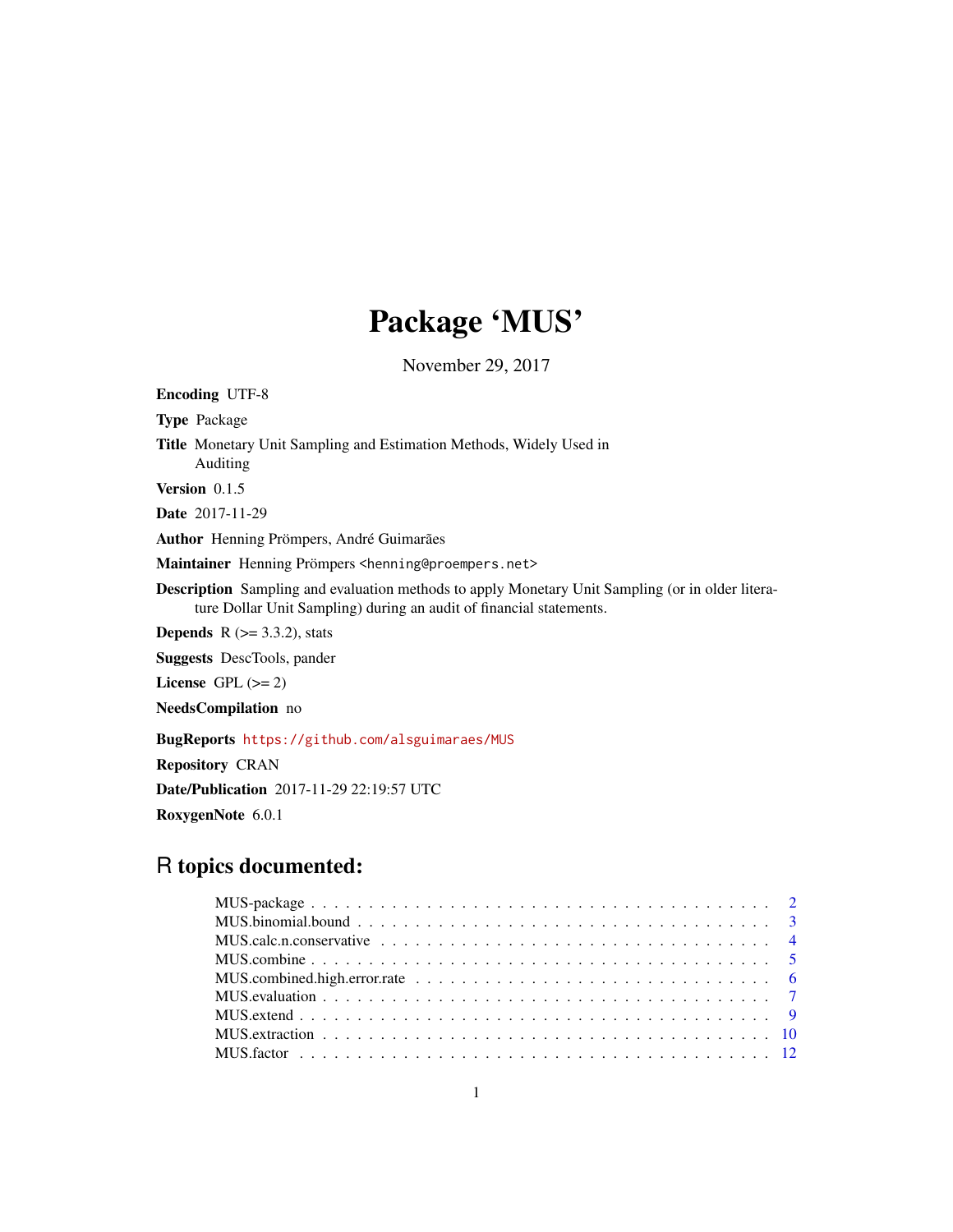### <span id="page-1-0"></span>2 MUS-package

MUS-package *Monetary Unit Sampling and Estimation Methods, Widely Used in Auditing*

#### Description

Sampling and evaluation methods to apply Monetary Unit Sampling (or in older literature Dollar Unit Sampling) during an audit of financial statements.

#### Details

Monetary Unit Sampling (MUS), also known as Dollar Unit Sampling (DUS) or Probability-Proportionalto-Size Sampling (PPS), is a sampling approach that is widely used in auditing.

This package was written mainly for a research project. However, it should be possible to use the methods for practical auditing, too. Furthermore, the package comes with ABSOLUTELY NO WARRANTY. Use it at your own risk!

You have to walk through four steps: 1. Plan a sample and determine the sample size, use function: MUS.planning 2. Extract the sample, use function: MUS.extract 3. Audit the extracted sample (e.g. by asking for debtor confirmations). 4. Evaluate the audited sample, use function: MUS.evaluation

#### Author(s)

Henning Prömpers, André Guimarães Maintainer: Henning Prömpers <henning@proempers.net>

#### See Also

[MUS.planning](#page-13-1) for planning a sample, [MUS.extraction](#page-9-1) for extraction of the planned sample and [MUS.evaluation](#page-6-1) for evaluation of the extracted and audited sample.

```
## Simple Example
library(MUS)
# Assume 500 invoices, each between 1 and 1000 monetary units
example.data.1 <- data.frame(book.value=round(runif(n=500, min=1,
max=1000)))
# Plan a sample and cache it
plan.results.simple <- MUS.planning(data=example.data.1,
tolerable.error=100000, expected.error=20000)
# Extract a sample and cache it (no high values exist in this example)
```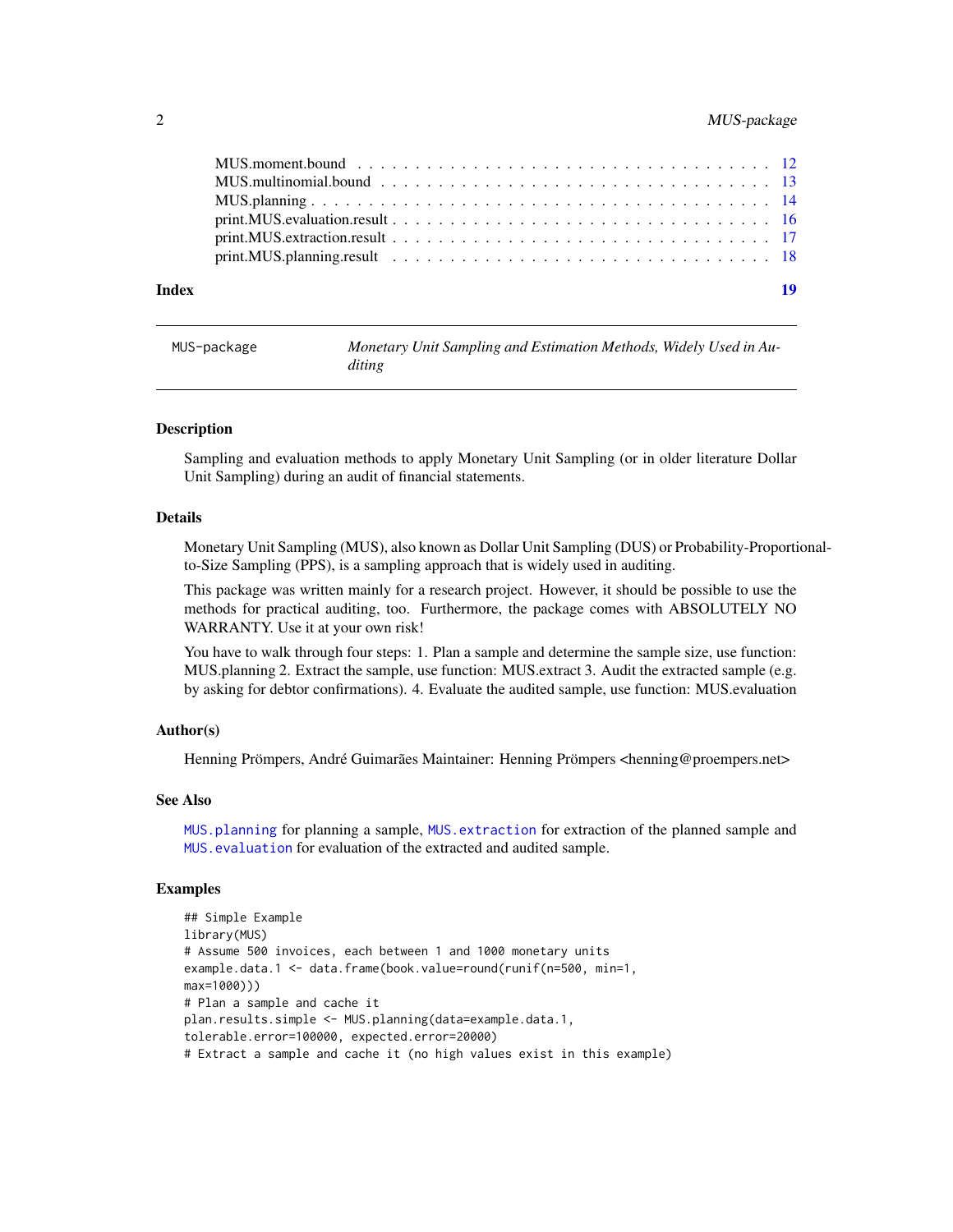```
extract.results.simple <- MUS.extraction(plan.results.simple)
# Copy book values into a new column audit values
audited.sample.simple <- extract.results.simple$sample
audited.sample.simple <- cbind(audited.sample.simple,
audit.value=audited.sample.simple$book.value)
# Edit manually (if any audit difference occur)
#audited.sample.simple <- edit(audited.sample.simple)
# Evaluate the sample, cache and print it
evaluation.results.simple <- MUS.evaluation(extract.results.simple,
audited.sample.simple)
print(evaluation.results.simple)
```
MUS.binomial.bound *Calculate a binomial bound for a Monetary Unit Sampling evaluation.*

# Description

Calculates a binomial bound for a Monetary Unit Sampling evaluation.

Please treat as experimental.

#### Usage

MUS.binomial.bound(x, scope, as.pct, include.high.values, confidence.level)

#### Arguments

| $\mathsf{x}$        | A MUS evaluation result object (or a tainting vector) used to calculate the bino-<br>mial bound. |  |
|---------------------|--------------------------------------------------------------------------------------------------|--|
| scope               | The required scope for the bound ("qty" or "value"). Default is "value".                         |  |
| as.pct              | Boolean. Express results as percentage. Default is False.                                        |  |
| include.high.values |                                                                                                  |  |
|                     | Boolean. Whether the bound should include high values. Default is "TRUE".                        |  |
| confidence.level    |                                                                                                  |  |
|                     | The required confidence level. Default is 95%.                                                   |  |

#### Value

Upper Error Limit calculed using the binomial bound.

#### Author(s)

Andre Guimaraes <alsguimaraes@gmail.com>

#### See Also

[MUS.evaluation](#page-6-1) for evaluation of the audited sample.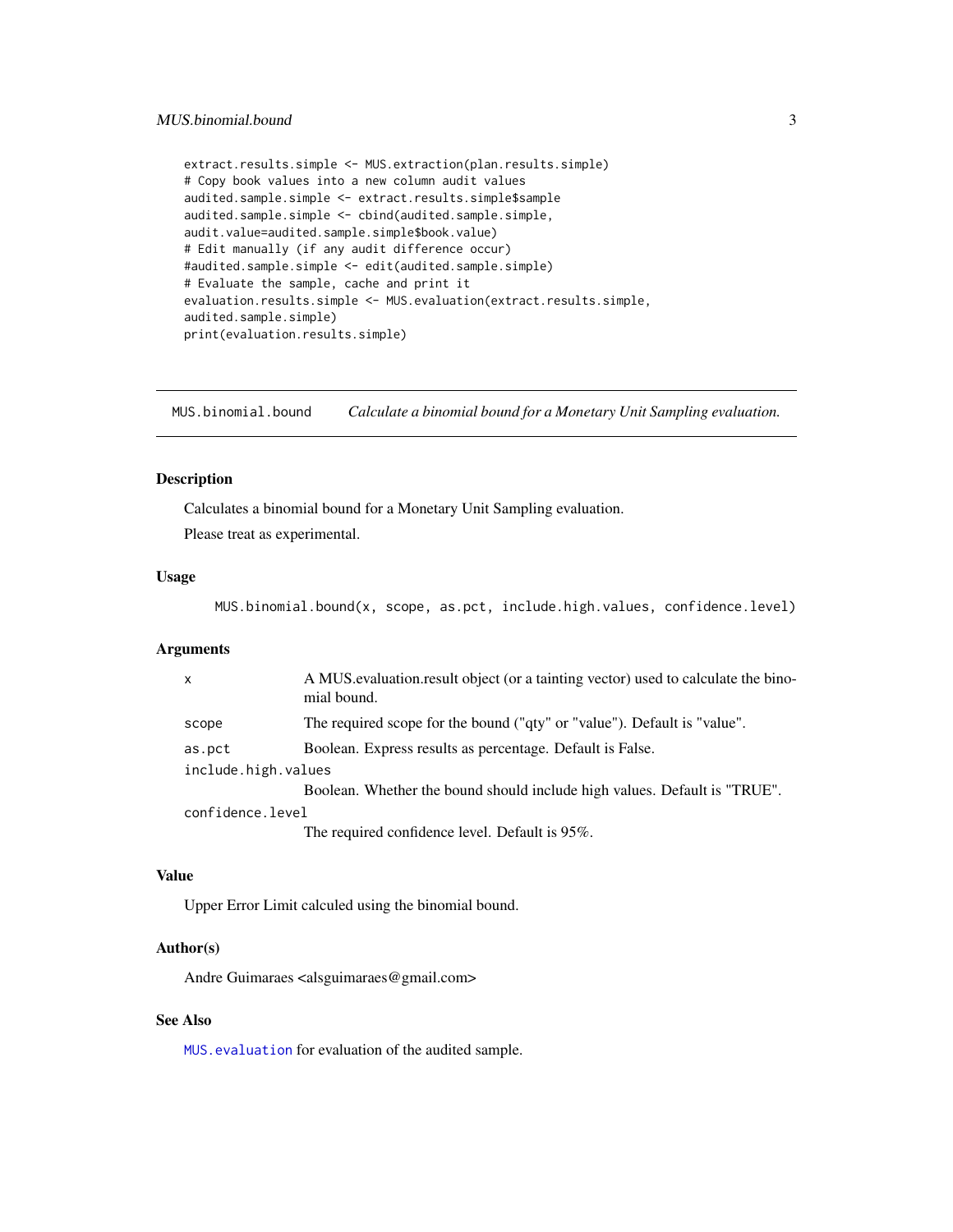#### <span id="page-3-0"></span>Examples

```
# Assume 500 invoices, each between 1 and 1000 monetary units
data <- data.frame(book.value=round(runif(n=500, min=1, max=1000)))
# Plan a sample and cache it
plan <- MUS.planning(data=data, tolerable.error=10000, expected.error=2000)
# Extract a sample and cache it (no high values exist in this example)
extract <- MUS.extraction(plan)
# Copy book value into a new column audit values, and inject some error
audited <- extract$sample$book.value*(1-rbinom(nrow(extract$sample), 1, 0.05))
audited <- cbind(extract$sample, audit.value=audited)
# Evaluate the sample, cache and print it
evaluation <- MUS.evaluation(extract, audited)
MUS.binomial.bound(evaluation)
```
MUS.calc.n.conservative

*Calculate a conservative sample size.*

#### Description

Calculate a conservative sample size (AICPA, 2012). Based on Technical Notes on the AICPA Audit Guide Audit Sampling, Trevor Stewart, AICPA, 2012.

#### Usage

MUS.calc.n.conservative(confidence.level, tolerable.error, expected.error, book.value)

#### Arguments

confidence.level dito. tolerable.error Tolerable error in monetary units. expected.error Expected error in monetary units. book.value Book value in monetary units.

#### Value

Returns the (conservative) sample size.

#### Author(s)

Andre Guimaraes <alsguimaraes@gmail.com>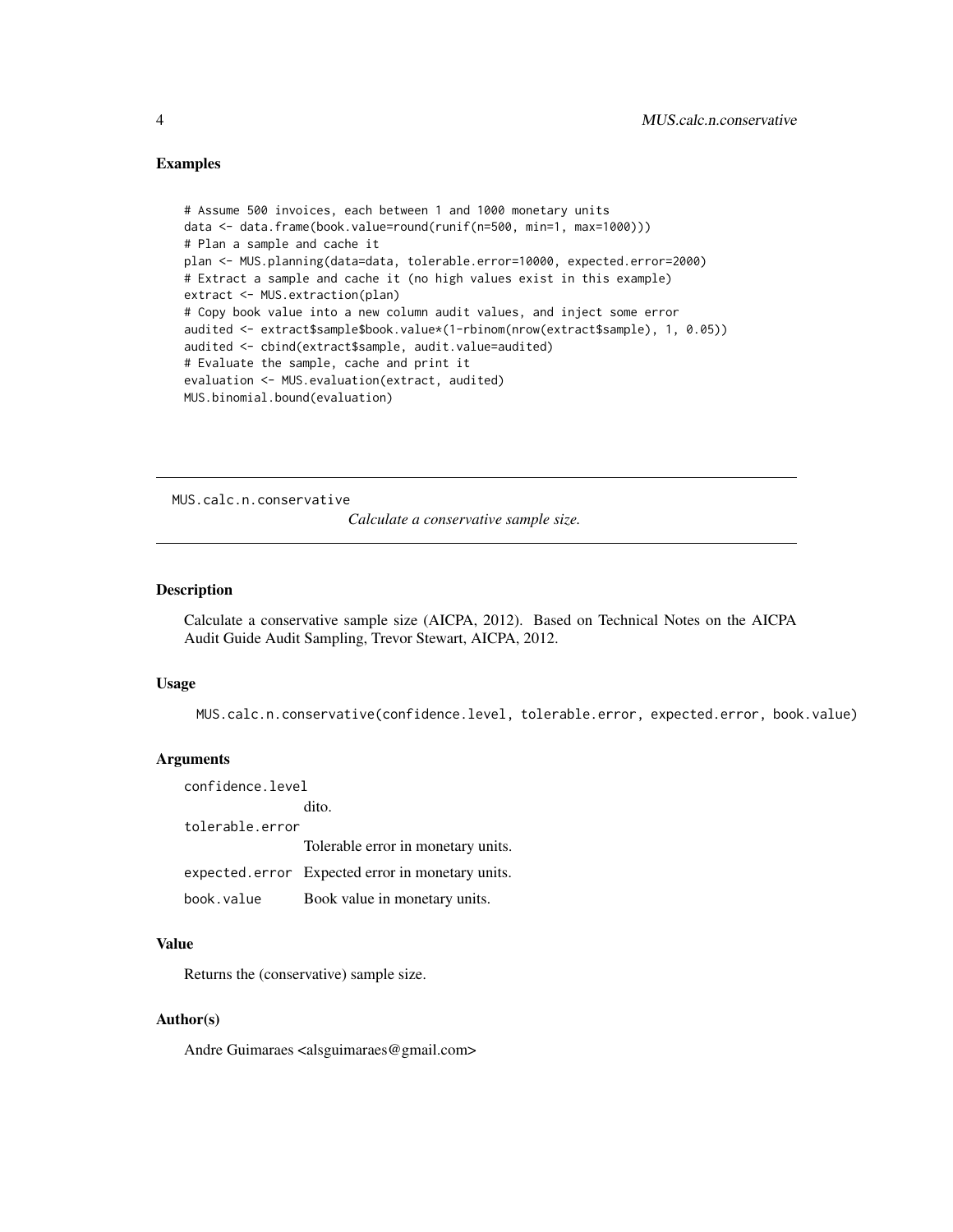#### <span id="page-4-0"></span>MUS.combine 5

#### Examples

MUS.calc.n.conservative(0.95, 100000, 50000, 10000000)

<span id="page-4-1"></span>MUS.combine *Combine MUS objects (joining strata into a full set).*

#### Description

Combine a list of MUS objects into a single object. Typical use case is to group multiple strata into a single object. Works with MUS.planning.result, MUS.extraction.result and MUS.evaluation.result objects.

#### Usage

```
MUS.combine(object.list)
```
#### Arguments

object.list A list of MUS.planning.result, MUS.extraction.result and MUS.evaluation.result objects.

#### Value

An object of the same type of the first item in the list is returned containing an aggregation of the objects in the list.

#### Author(s)

Andre Guimaraes <alsguimaraes@gmail.com>

```
## Simple Example
# Assume 500 invoices, each between 1 and 1000 monetary units
stratum.1 <- data.frame(book.value=round(runif(n=500, min=1, max=1000)))
plan.1 <- MUS.planning(data=stratum.1, tolerable.error=100000, expected.error=20000)
stratum.2 <- data.frame(book.value=round(runif(n=500, min=1, max=1000)))
plan.2 <- MUS.planning(data=stratum.2, tolerable.error=100000, expected.error=20000)
plan.combined <- MUS.combine(list(plan.1, plan.2))
print(plan.combined)
```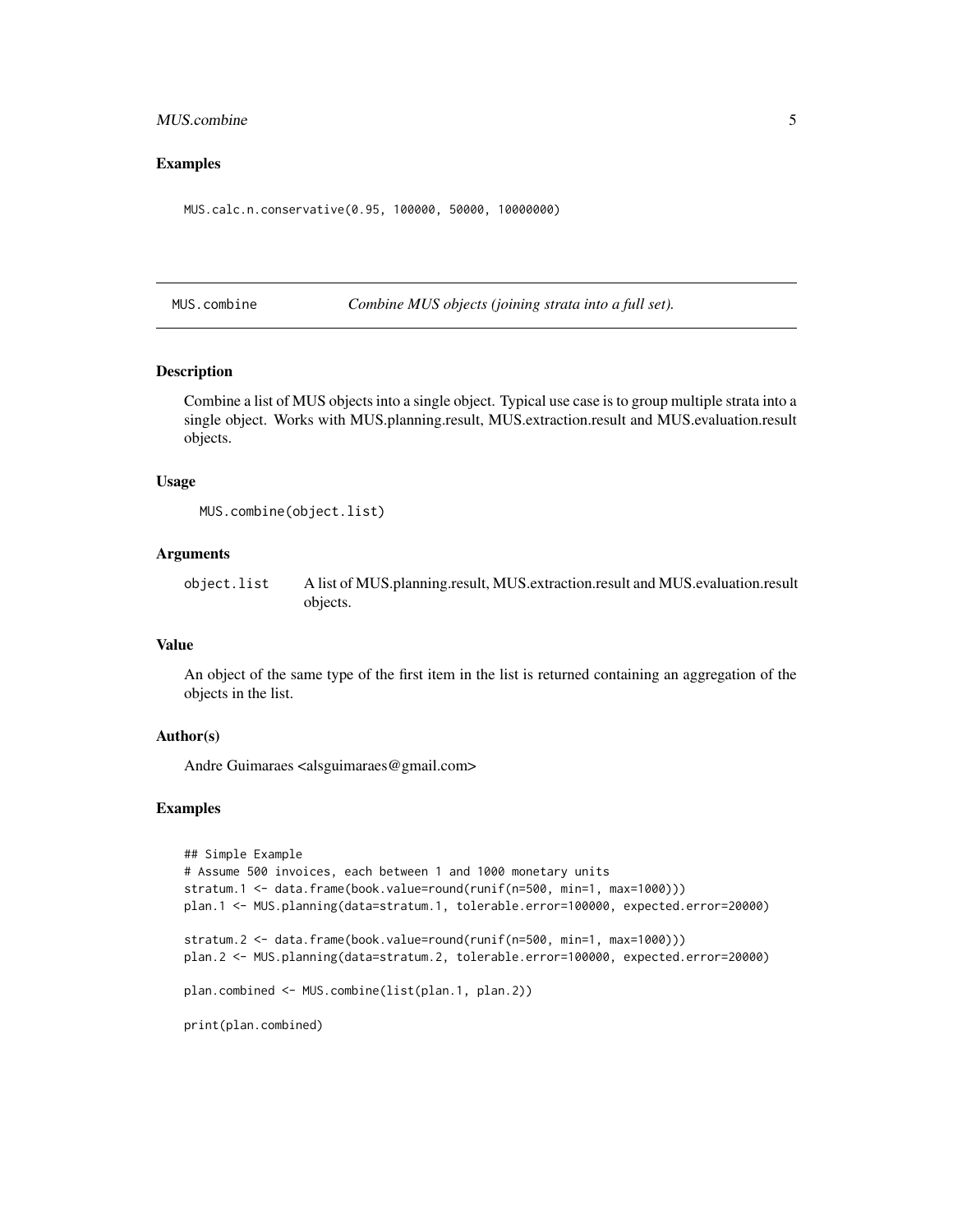<span id="page-5-0"></span>MUS.combined.high.error.rate

*Calculate a high error rate bound for a combined Monetary Unit Sampling evaluation.*

#### **Description**

Calculate a high error rate bound for a combined Monetary Unit Sampling evaluation. Please treat as experimental.

#### Usage

MUS.combined.high.error.rate(evaluation, interval.type)

#### Arguments

| evaluation    | A MUS evaluation result object used to calculate the combined bound.            |
|---------------|---------------------------------------------------------------------------------|
| interval.type | Optional. Interval type for high error rate evaluation. Default is "one-sided". |

#### Value

Upper Error Limit calculed using high error rate evaluation for a combined sample.

#### Author(s)

Andre Guimaraes <alsguimaraes@gmail.com>

#### See Also

[MUS.evaluation](#page-6-1) for evaluation of the audited sample. [MUS.combine](#page-4-1) for combining multiple evaluations.

#### Examples

```
# Assume 500 invoices, each between 1 and 1000 monetary units
data1 <- data.frame(book.value=round(runif(n=500, min=1, max=1000)))
# Plan a sample and cache it
plan1 <- MUS.planning(data=data1, tolerable.error=10000, expected.error=2000)
# Extract a sample and cache it (no high values exist in this example)
extract1 <- MUS.extraction(plan1)
# Copy book value into a new column audit values, and inject some error
audited1 <- extract1$sample$book.value*(1-rbinom(nrow(extract1$sample), 1, 0.05))
audited1 <- cbind(extract1$sample, audit.value=audited1)
# Evaluate the sample, cache and print it
evaluation1 <- MUS.evaluation(extract1, audited1)
```
# Assume 500 invoices, each between 1 and 1000 monetary units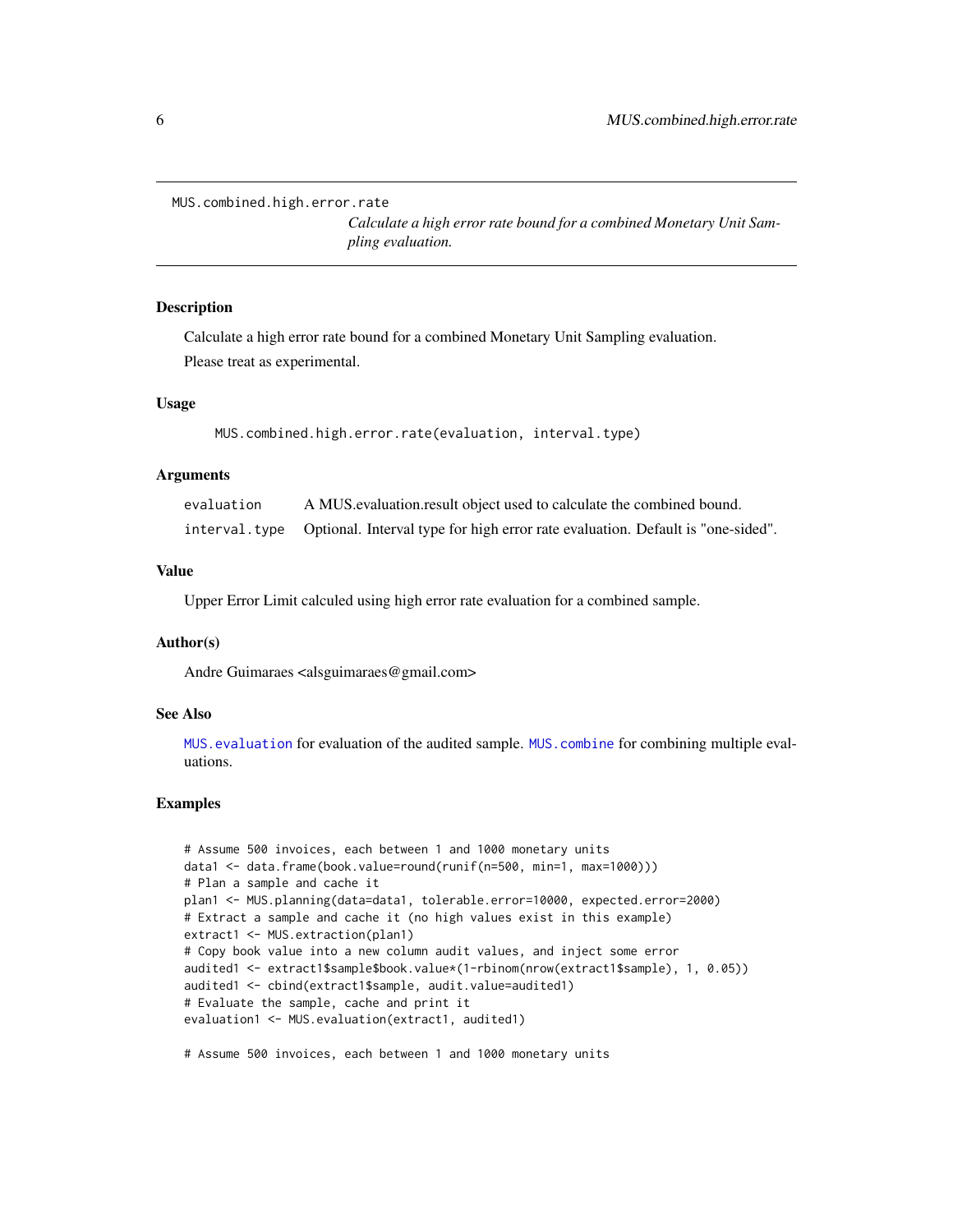#### <span id="page-6-0"></span>MUS.evaluation 7

```
data2 <- data.frame(book.value=round(runif(n=500, min=1, max=1000)))
# Plan a sample and cache it
plan2 <- MUS.planning(data=data2, tolerable.error=10000, expected.error=2000)
# Extract a sample and cache it (no high values exist in this example)
extract2 <- MUS.extraction(plan2)
# Copy book value into a new column audit values, and inject some error
audited2 <- extract2$sample$book.value*(1-rbinom(nrow(extract2$sample), 1, 0.05))
audited2 <- cbind(extract2$sample, audit.value=audited2)
# Evaluate the sample, cache and print it
evaluation2 <- MUS.evaluation(extract2, audited2)
combined <- MUS.combine(list(evaluation1, evaluation2))
MUS.combined.high.error.rate(combined)
```
<span id="page-6-1"></span>

MUS.evaluation *Evaluate a sample using Monetary Unit Sampling.*

#### **Description**

Evaluate a sample using Monetary Unit Sampling. At the end of the evaluation step, you get to know the audit conclusion for the population. To conduct the evaluation step it is required that you audited the sample and high values before. You can use print() for a comprehensive output.

#### Usage

```
MUS.evaluation(extract, filled.sample, filled.high.values,
col.name.audit.values, col.name.riskweights,
interval.type, print.advice, tainting.order,
experimental, combined)
```

| extract               | A MUS extraction result object that you got by executing the function MUS extraction.                                                                                                                                             |
|-----------------------|-----------------------------------------------------------------------------------------------------------------------------------------------------------------------------------------------------------------------------------|
| filled.sample         | A data frame or matrix with the sample from the extraction routine that have an<br>additional column with the audit values.                                                                                                       |
| filled.high.values    |                                                                                                                                                                                                                                   |
|                       | A data frame or matrix with the high value items from the extraction routine that<br>have an additional column with the audit values.                                                                                             |
| col.name.audit.values |                                                                                                                                                                                                                                   |
|                       | Single character with the name of the column containing the audit value in<br>filled sample respectively filled high values. Default is "audit value".                                                                            |
| col.name.riskweights  |                                                                                                                                                                                                                                   |
|                       | Single character with the name of the column containing the risk weights in<br>filled.sample respectively filled.high.values. Default is NULL, then no risk weights<br>are included in the calcualations (the ordinary MUS case). |
| interval.type         | Interval type for high error rate evaluation. Default is "one-sided".                                                                                                                                                             |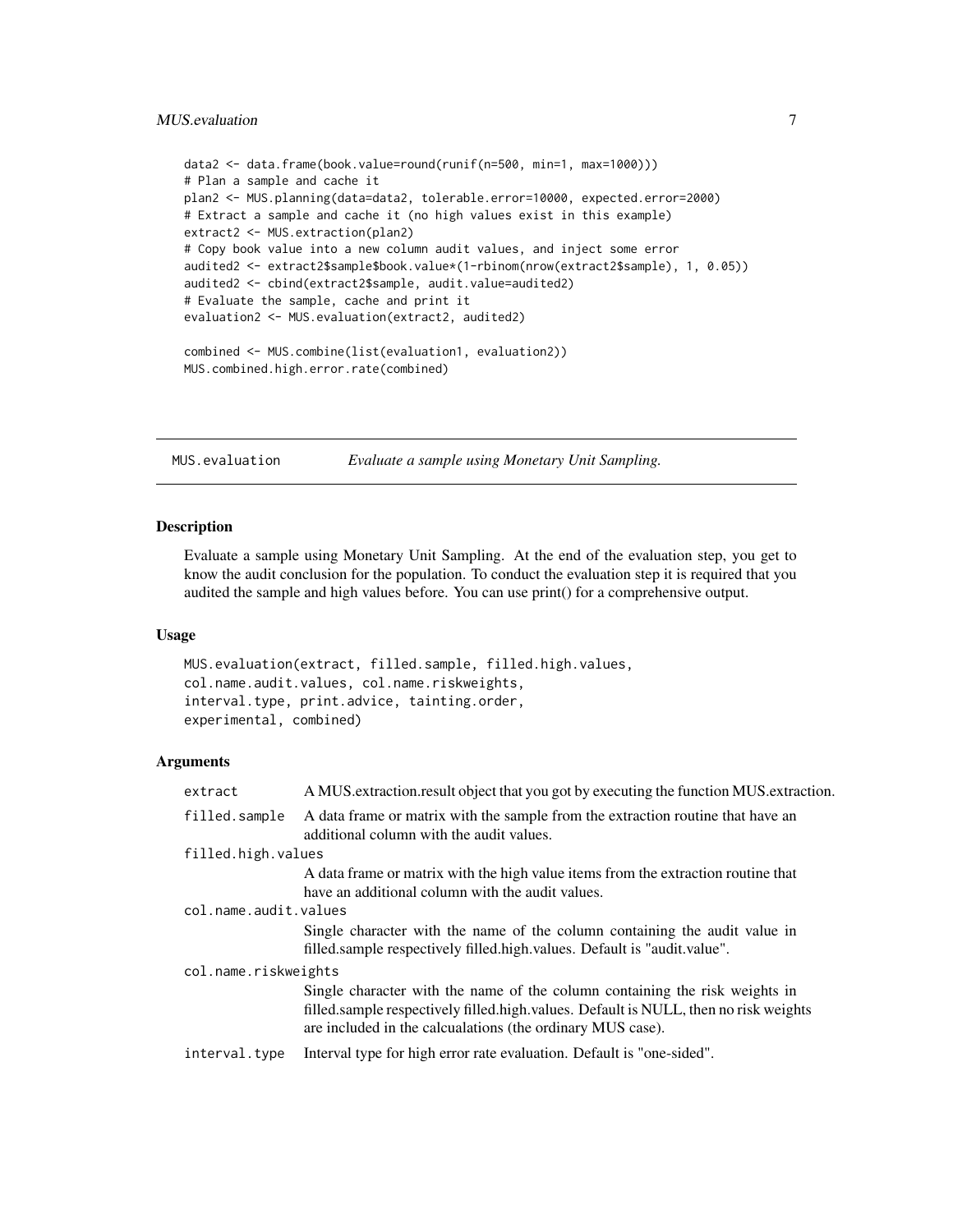| print.advice | Boolean. Prints recommendations only if TRUE. Default is "TRUE".                                                            |
|--------------|-----------------------------------------------------------------------------------------------------------------------------|
|              | tainting order Calculates UEL with different tainting orders (increasing, absolute, random).<br>Default is "decreasing".    |
| experimental | Boolean. Calculates other bounds, such as momentum, binomial, multinomial.<br>Not ready for production. Default is "FALSE". |
| combined     | Boolean. Marks the dataset as a combination of multiple strata. Default is<br>"FALSE".                                      |

#### Value

An object MUS.evaluation.result is returned which is a list containing the following elements:

|                                 | MUS.extraction.result elements                                                                                                                     |  |
|---------------------------------|----------------------------------------------------------------------------------------------------------------------------------------------------|--|
|                                 | All elements that are contained in MUS extraction result object. For auditing<br>acceptability and for further steps all inputs are also returned. |  |
| filled.sample                   | dito.                                                                                                                                              |  |
| filled.high.values              |                                                                                                                                                    |  |
|                                 | dito.                                                                                                                                              |  |
| col.name.audit.values           |                                                                                                                                                    |  |
|                                 | dito.                                                                                                                                              |  |
| Overstatements. Result. Details |                                                                                                                                                    |  |
|                                 | Detail table for overstatements found in the sample.                                                                                               |  |
|                                 | Understatements. Result. Details                                                                                                                   |  |
|                                 | Detail table for understatements found in the sample.                                                                                              |  |
|                                 | Results. Sample Comprehensive results of sample evaluation.                                                                                        |  |
| Results.High.values             |                                                                                                                                                    |  |
|                                 | Comprehensive results of individually significant item evaluation.                                                                                 |  |
| Results.Total                   | Comprehensive results of both evaluations (sample and individual significant<br>items).                                                            |  |
| acceptable                      | Boolean, if population is acceptable given results, confidence level and materi-<br>ality.                                                         |  |

# Author(s)

Henning Prömpers <henning@proempers.net>

```
## Simple Example
# Assume 500 invoices, each between 1 and 1000 monetary units
example.data.1 <- data.frame(book.value=round(runif(n=500, min=1,
max=1000)))
# Plan a sample and cache it
plan.results.simple <- MUS.planning(data=example.data.1,
tolerable.error=100000, expected.error=20000)
# Extract a sample and cache it (no high values exist in this example)
extract.results.simple <- MUS.extraction(plan.results.simple)
# Copy book value into a new column audit values
```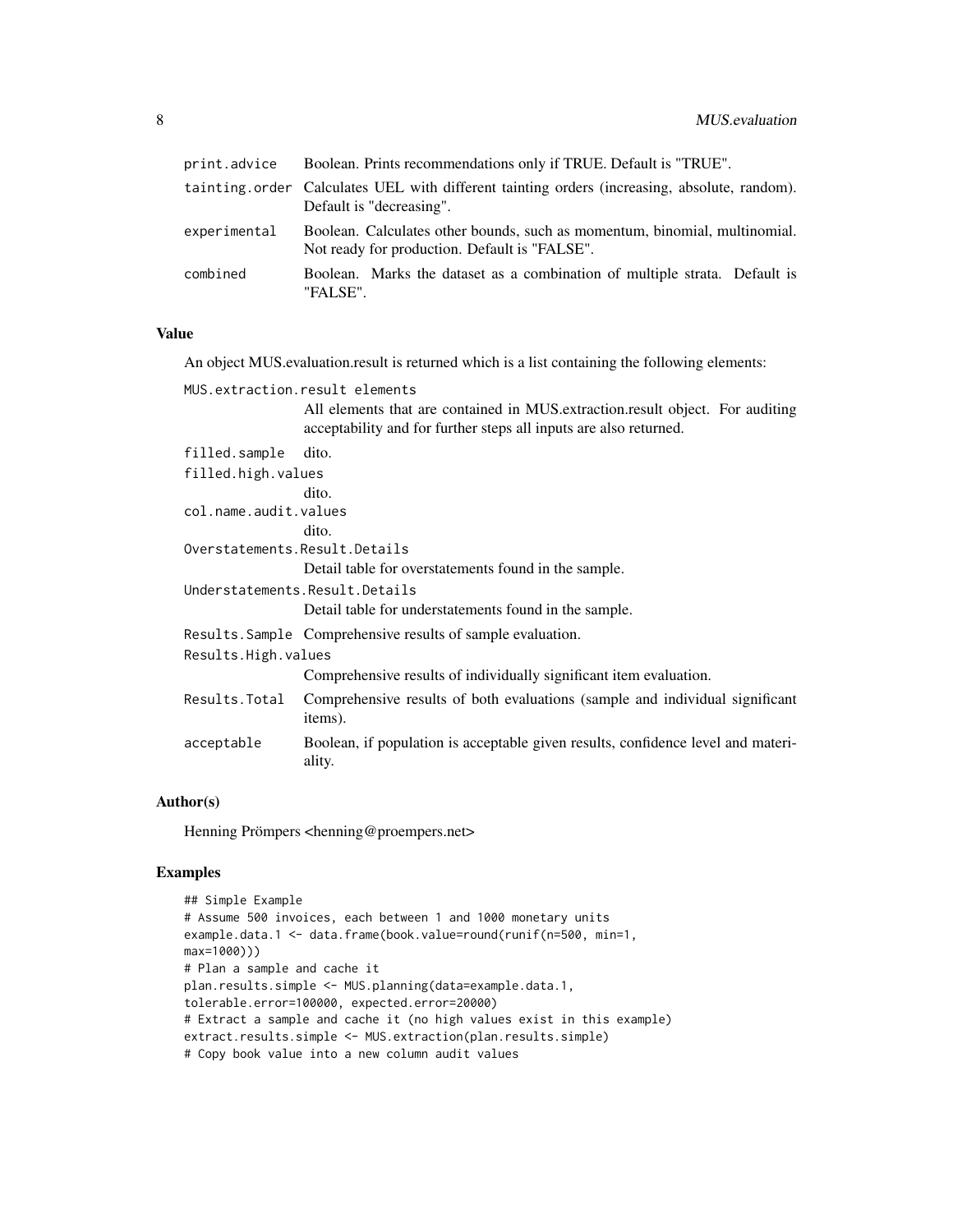#### <span id="page-8-0"></span>MUS.extend 9

```
audited.sample.simple <- extract.results.simple$sample
audited.sample.simple <- cbind(audited.sample.simple,
audit.value=audited.sample.simple$book.value)
# Edit manually (if any audit difference occur)
#audited.sample.simple <- edit(audited.sample.simple)
# Evaluate the sample, cache and print it
evaluation.results.simple <- MUS.evaluation(extract.results.simple,
audited.sample.simple)
print(evaluation.results.simple)
## Advanced Example
example.data.2 <- data.frame(own.name.of.book.values=round(runif(n=500,
min=1, max=1000)))
plan.results.advanced <- MUS.planning(data=example.data.2,
col.name.book.values="own.name.of.book.values", confidence.level=.70,
tolerable.error=100000, expected.error=20000, n.min=3)
extract.results.advanced <- MUS.extraction(plan.results.advanced,
start.point=5, seed=1, obey.n.as.min=TRUE)
extract.results.advanced <- MUS.extraction(plan.results.advanced)
audited.sample.advanced <- extract.results.advanced$sample
audited.sample.advanced <- cbind(audited.sample.advanced,
own.name.of.audit.values=audited.sample.advanced$own.name.of.book.values)
#audited.sample.advanced <- edit(audited.sample.advanced)
evaluation.results.advanced <- MUS.evaluation(extract.results.advanced,
audited.sample.advanced,
col.name.audit.values="own.name.of.audit.values")
print(evaluation.results.advanced)
```
MUS.extend *Extend a MUS sample.*

#### **Description**

Extends a sample that requires further evidence. Works with MUS.extraction.result.

Please treat as experimental.

#### Usage

```
MUS.extend(extract, additional.n)
```
#### Arguments

| extract      | An object of the type MUS extraction result to be extended. |
|--------------|-------------------------------------------------------------|
| additional.n | Extend the sample by additional n items.                    |

# Value

Returns an extended MUS.extraction.result object.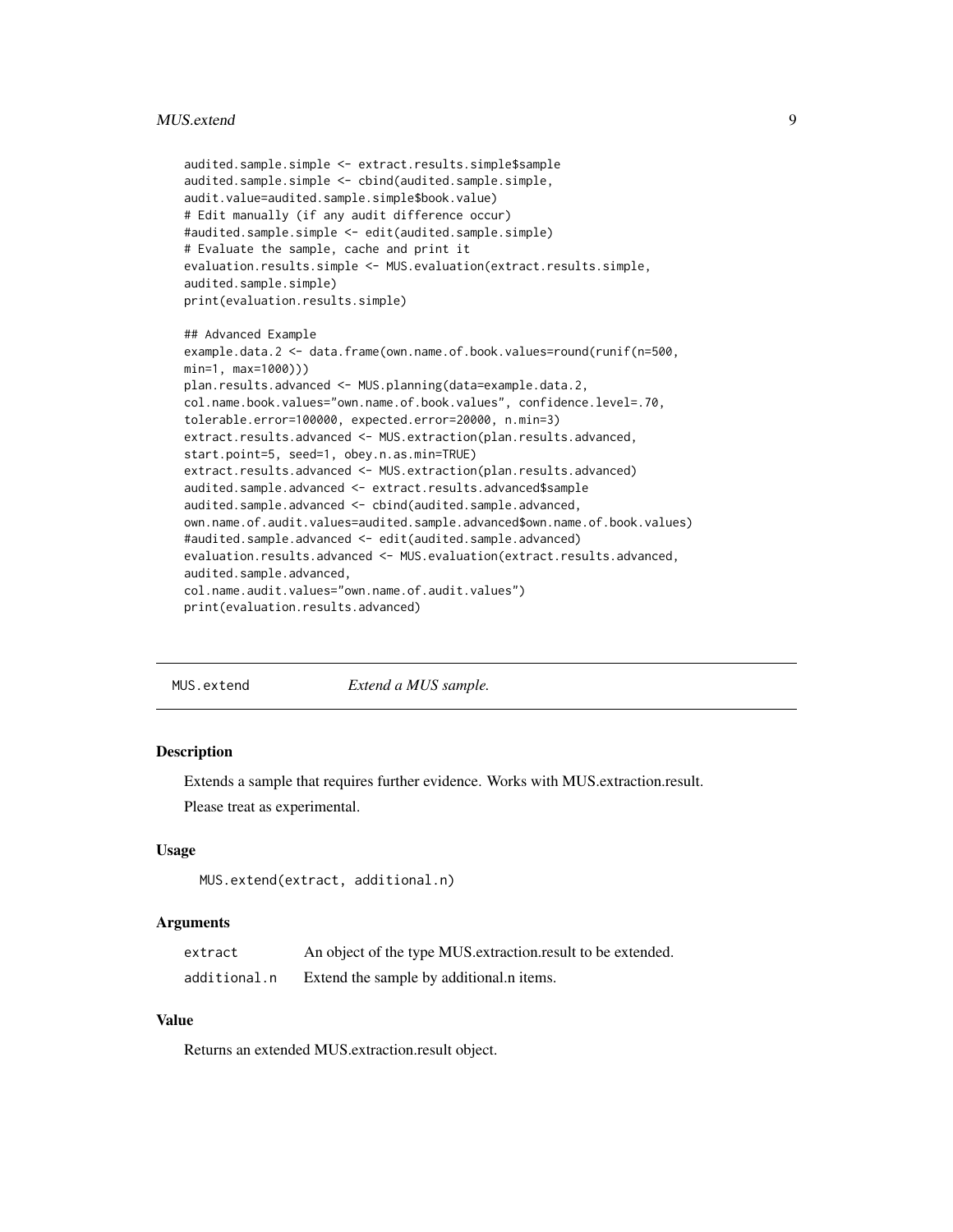Andre Guimaraes <alsguimaraes@gmail.com>

#### Examples

```
## Simple Example
# Assume 500 invoices, each between 1 and 1000 monetary units
example.data.1 <- data.frame(book.value=round(runif(n=500, min=1,
max=1000)))
# Plan a sample and cache it
plan.results.simple <- MUS.planning(data=example.data.1,
tolerable.error=100000, expected.error=20000)
# Extract a sample and cache it
extract1 <- MUS.extraction(plan.results.simple)
# extends the sample by 20 itens
extract2 <- MUS.extend(extract1, 20)
```
<span id="page-9-1"></span>MUS.extraction *Extract a sample using Monetary Unit Sampling.*

#### Description

Extract a sample using Monetary Unit Sampling. At the end of the extraction step, you get to know the items that you have to audit.

#### Usage

MUS.extraction(plan, start.point, seed, obey.n.as.min, combined)

| plan          | A MUS planning result object that you got by executing the function MUS planning.                                                                                                                                                                                                                         |
|---------------|-----------------------------------------------------------------------------------------------------------------------------------------------------------------------------------------------------------------------------------------------------------------------------------------------------------|
| start.point   | The extraction method uses fixed interval sampling. The monetary unit specified<br>by start.point will be drawn in each interval. Default is NULL, in this case a<br>random number is drawn.                                                                                                              |
| seed          | A seed number which will be used to initialise the random number generator.<br>Default is NULL which means that no new random number generator is in-<br>tialised. This argument is mainly used for simulations or if you want to be able<br>to regenerate the sample on another computer.                |
| obey.n.as.min | Boolean. If set to TRUE, the sample interval will be exactly recalculated and<br>thus the sample size will be exactly the planned sample size. Default is FALSE<br>which is what most commercial statistical software do. In this case the drawn<br>sample size might be slightly smaller than specified. |

<span id="page-9-0"></span>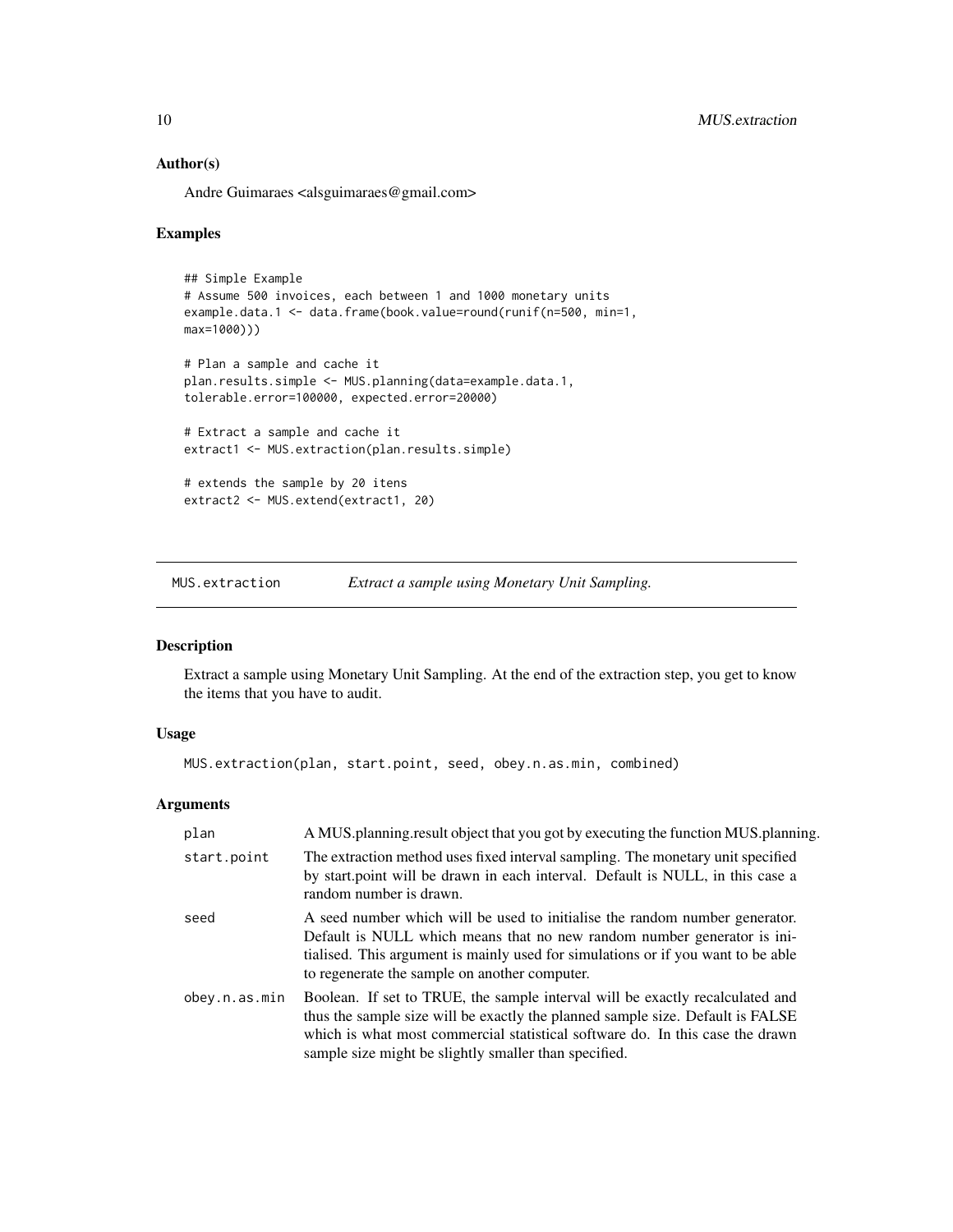<span id="page-10-0"></span>combined Boolean. Marks the dataset as a combination of multiple strata. Default is "FALSE".

#### Value

An object MUS.extraction.result is returned which is a list containing the following elements:

| MUS.planning.result elements |                                                                                                                                                  |
|------------------------------|--------------------------------------------------------------------------------------------------------------------------------------------------|
|                              | All elements that are contained in MUS planning result object. For auditing<br>acceptability and for further steps all inputs are also returned. |
| start.point                  | dito.                                                                                                                                            |
| seed                         | dito.                                                                                                                                            |
| obey.n.as.min                | dito.                                                                                                                                            |
| high.values                  | The part of the population that is classified as individually significant items. All<br>of them have to be audited.                              |
| sample.population            |                                                                                                                                                  |
|                              | The part of the population that is not in the high-values-subpopulation.                                                                         |
| sampling.interval            |                                                                                                                                                  |
|                              | The reassessed sampling interval that have to be used for evaluation.                                                                            |
| sample                       | The extracted sample. All elements have to be audited.                                                                                           |
|                              |                                                                                                                                                  |

#### Author(s)

Henning Prömpers <henning@proempers.net>

#### See Also

[MUS.planning](#page-13-1) for planning a sample and [MUS.evaluation](#page-6-1) for evaluation of the extracted and audited sample.

```
## Simple Example
# Assume 500 invoices, each between 1 and 1000 monetary units
example.data.1 <- data.frame(book.value=round(runif(n=500, min=1,
max=1000)))
# Plan a sample and cache it
plan.results.simple <- MUS.planning(data=example.data.1,
tolerable.error=100000, expected.error=20000)
# Extract a sample and cache it
extract.results.simple <- MUS.extraction(plan.results.simple)
```

```
## Advanced Example
example.data.2 <- data.frame(own.name.of.book.values=round(runif(n=500,
min=1, max=1000)))
plan.results.advanced <- MUS.planning(data=example.data.2,
col.name.book.values="own.name.of.book.values", confidence.level=.70,
tolerable.error=100000, expected.error=20000, n.min=3)
extract.results.advanced <- MUS.extraction(plan.results.advanced,
start.point=5, seed=0, obey.n.as.min=TRUE)
```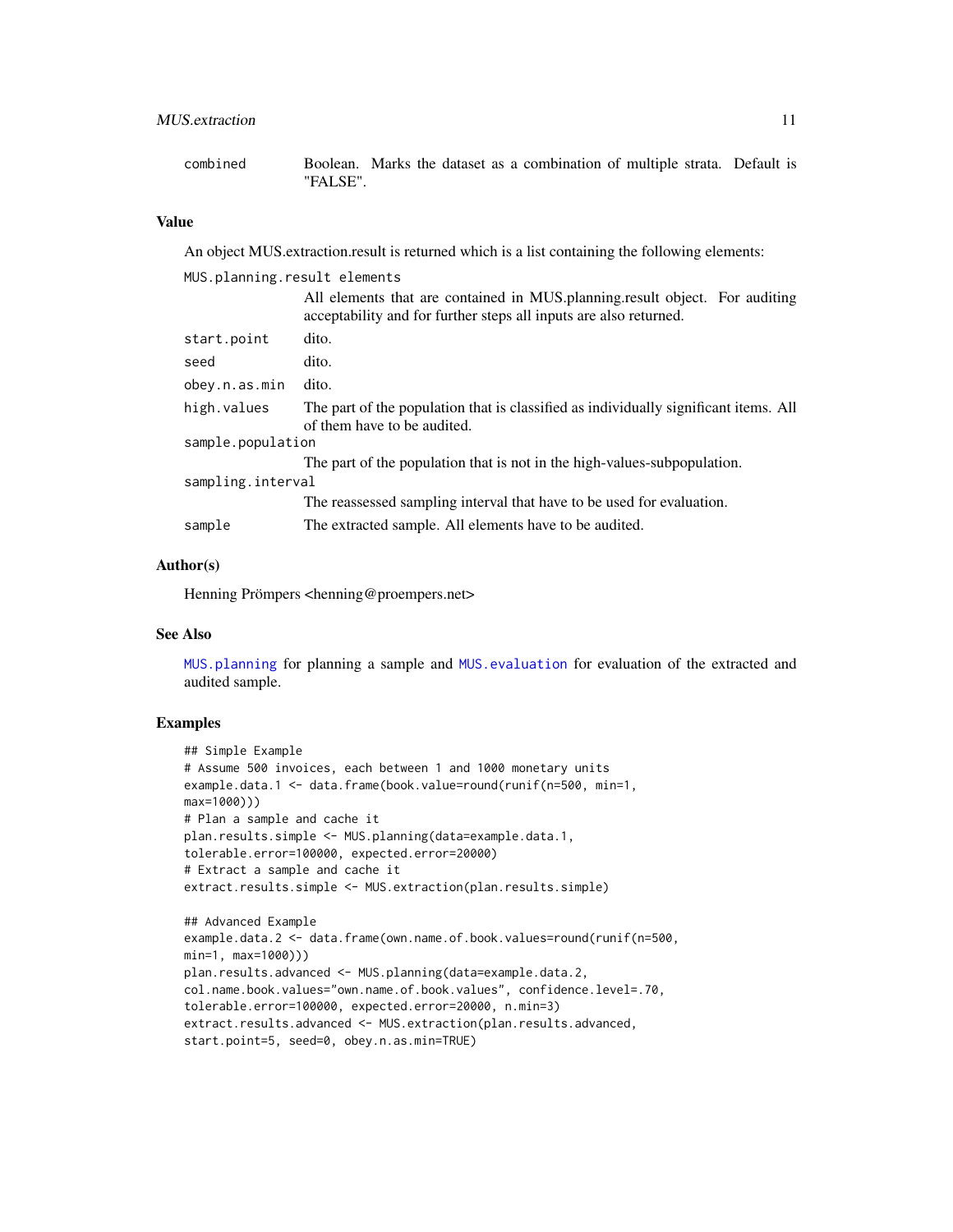<span id="page-11-0"></span>

#### Description

Calculate MUS Factor (AICPA, 2012). Based on Technical Notes on the AICPA Audit Guide Audit Sampling, Trevor Stewart, AICPA, 2012.

#### Usage

MUS.factor(confidence.level, pct.ratio)

#### Arguments

confidence.level

dito.

pct.ratio Expected.error by tolerable.error.

#### Value

Returns the MUS factor.

#### Author(s)

Andre Guimaraes <alsguimaraes@gmail.com>

## Examples

MUS.factor(0.95, 0.5)

MUS.moment.bound *Calculate the moment bound for a Monetary Unit Sampling evaluation.*

### Description

Calculates the moment bound (Dworkin & Grimlund, 1984) for a Monetary Unit Sampling evaluation.

Please treat as experimental.

#### Usage

MUS.moment.bound(x, confidence.level, as.pct, include.high.values)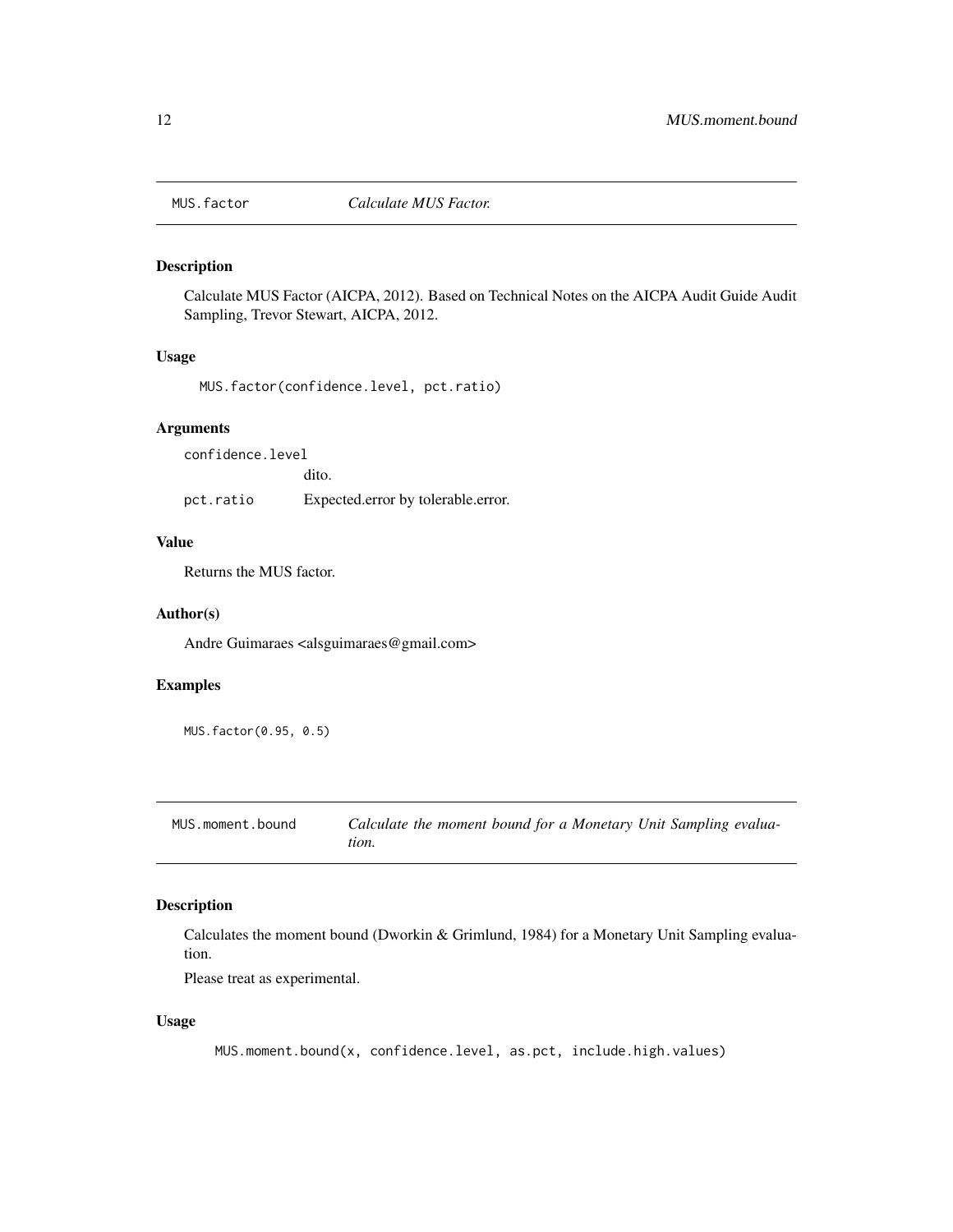#### <span id="page-12-0"></span>Arguments

| x                   | A MUS evaluation result object (or a tainting vector) used to calculate the mo- |
|---------------------|---------------------------------------------------------------------------------|
|                     | ment bound.                                                                     |
| confidence.level    |                                                                                 |
|                     | The required confidence level. Default is 95%.                                  |
| as.pct              | Boolean. Express results as percentage. Default is False.                       |
| include.high.values |                                                                                 |
|                     | Boolean. Whether the bound should include high values. Default is "TRUE".       |

#### Value

Upper Error Limit calculed using the moment bound.

#### Author(s)

Andre Guimaraes <alsguimaraes@gmail.com>

### See Also

[MUS.evaluation](#page-6-1) for evaluation of the audited sample.

#### Examples

```
sample = c(rep(\theta, 96), -.16, .04, .18, .47)MUS.moment.bound(sample)
# Assume 500 invoices, each between 1 and 1000 monetary units
data <- data.frame(book.value=round(runif(n=500, min=1, max=1000)))
# Plan a sample and cache it
plan <- MUS.planning(data=data, tolerable.error=10000, expected.error=2000)
# Extract a sample and cache it (no high values exist in this example)
extract <- MUS.extraction(plan)
# Copy book value into a new column audit values, and inject some error
audited <- extract$sample$book.value*(1-rbinom(nrow(extract$sample), 1, 0.05))
audited <- cbind(extract$sample, audit.value=audited)
# Evaluate the sample, cache and print it
evaluation <- MUS.evaluation(extract, audited)
MUS.moment.bound(evaluation)
```
MUS.multinomial.bound *Calculate a multinomial bound for a Monetary Unit Sampling evaluation.*

#### Description

Calculates a multinomial bound for a Monetary Unit Sampling evaluation. Please treat as experimental.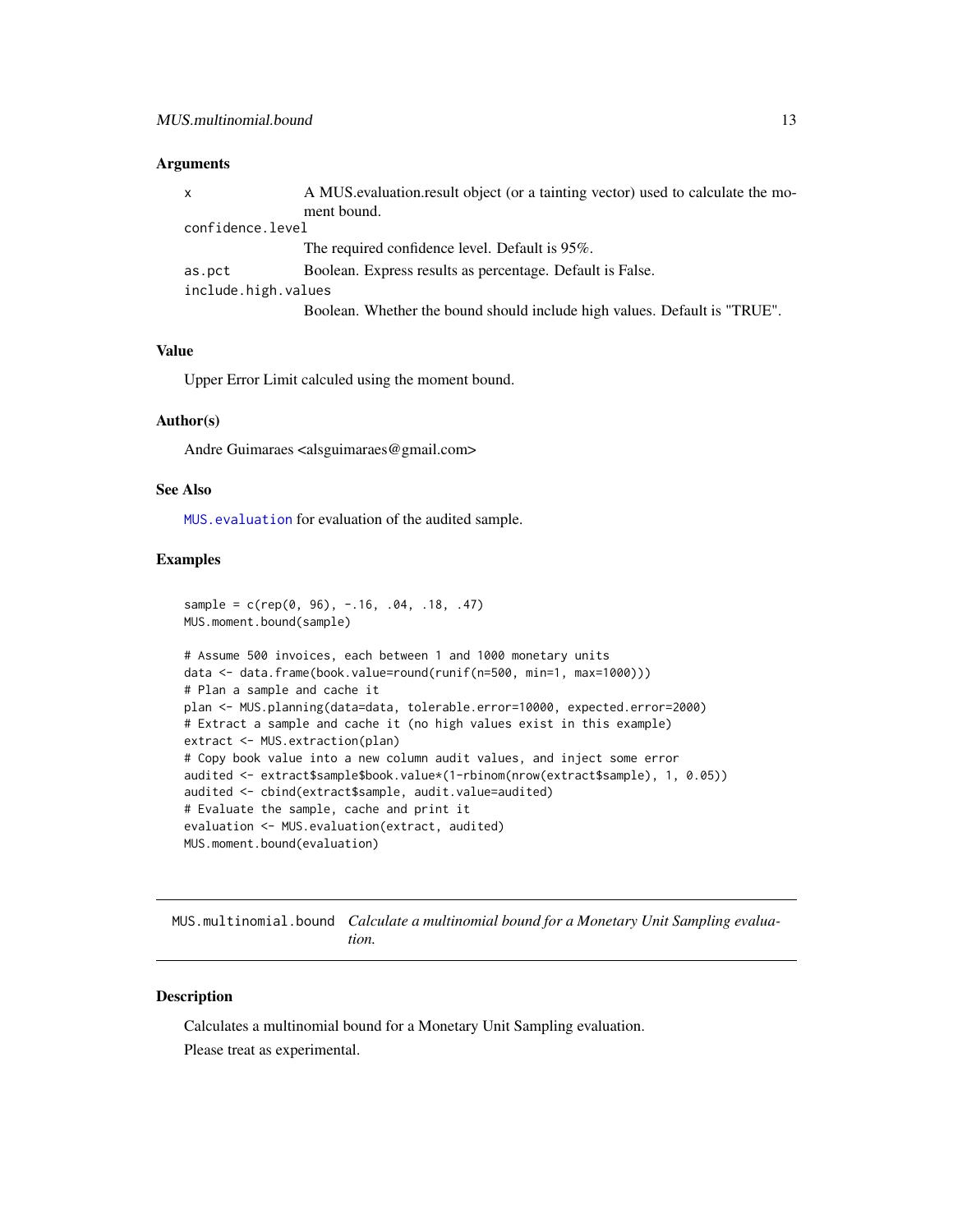#### <span id="page-13-0"></span>Usage

```
MUS.multinomial.bound(x, as.pct, include.high.values)
```
#### Arguments

| $\mathsf{x}$        | A MUS evaluation result object used to calculate the multinomial bound.   |
|---------------------|---------------------------------------------------------------------------|
| as.pct              | Boolean. Express results as percentage. Default is False.                 |
| include.high.values |                                                                           |
|                     | Boolean. Whether the bound should include high values. Default is "TRUE". |

#### Value

Upper Error Limit calculed using the multinomial bound.

#### Author(s)

Andre Guimaraes <alsguimaraes@gmail.com>

#### See Also

[MUS.evaluation](#page-6-1) for evaluation of the audited sample.

#### Examples

```
# Assume 500 invoices, each between 1 and 1000 monetary units
data <- data.frame(book.value=round(runif(n=500, min=1, max=1000)))
# Plan a sample and cache it
plan <- MUS.planning(data=data, tolerable.error=10000, expected.error=2000)
# Extract a sample and cache it (no high values exist in this example)
extract <- MUS.extraction(plan)
# Copy book value into a new column audit values, and inject some error
audited <- extract$sample$book.value*(1-rbinom(nrow(extract$sample), 1, 0.05))
audited <- cbind(extract$sample, audit.value=audited)
# Evaluate the sample, cache and print it
evaluation <- MUS.evaluation(extract, audited)
MUS.multinomial.bound(evaluation)
```
<span id="page-13-1"></span>MUS.planning *Plan a sample using Monetary Unit Sampling.*

#### Description

Plan a sample for Monetary Unit Sampling. At the end of this planning step, you get to know the sample size.

Be aware that this MUS routines cannot calculate with decimals. Furthermore, you must provide book values etc. as Euro-Cent so that no decimals occur.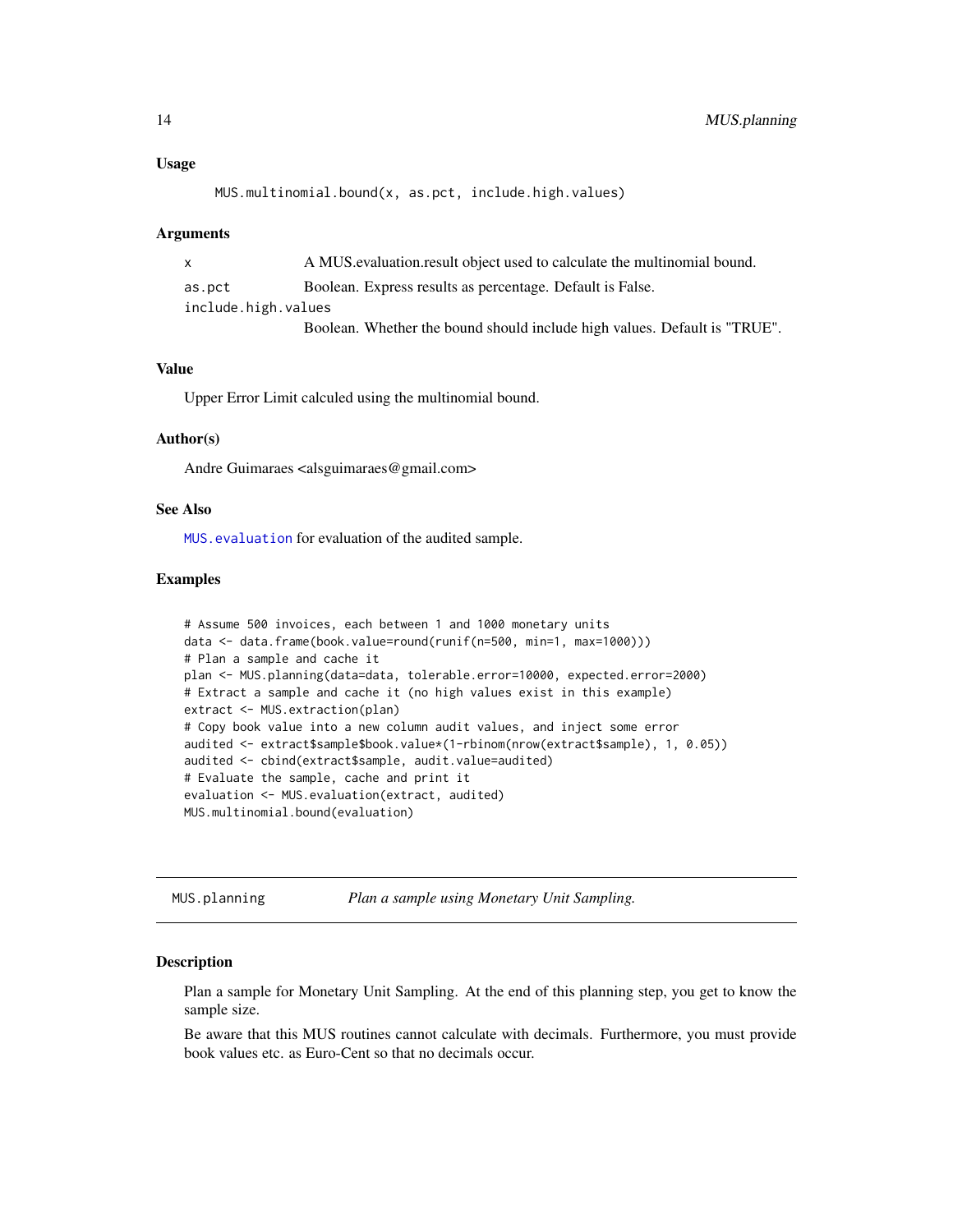# MUS.planning 15

# Usage

```
MUS.planning(data, col.name.book.values, confidence.level,
tolerable.error, expected.error, n.min, errors.as.pct, conservative, combined)
```
# Arguments

| data                 | A data frame or matrix which contains at least one column with the book values.                                                                      |
|----------------------|------------------------------------------------------------------------------------------------------------------------------------------------------|
| col.name.book.values |                                                                                                                                                      |
|                      | The name of the column that contains the book values. Default is "book value".                                                                       |
| confidence.level     |                                                                                                                                                      |
|                      | The required confidence level. Default is 95%.                                                                                                       |
| tolerable.error      |                                                                                                                                                      |
|                      | The tolerable error (materiality) in Monetary Units.                                                                                                 |
|                      | expected error The expected error which is contained in the population in Monetary Units.                                                            |
| n.min                | Minimum sample size that should be used. Default is 0.                                                                                               |
| errors.as.pct        | Boolean. Tolerable and Expected error informed as percentages. Default is<br>False.                                                                  |
| conservative         | Boolean. If true, use greater sample size between normal calculation and con-<br>servative algorithm ( <i>i.e.</i> , gamma-based, AICPA compatible). |
| combined             | Boolean. Marks the dataset as a combination of multiple strata. Default is<br>"FALSE".                                                               |

# Value

An object MUS.planning.result is returned which is a list containing the following elements:

| data                 | For auditing acceptability and for further steps all inputs are also returned.                                                                                                                                                 |  |
|----------------------|--------------------------------------------------------------------------------------------------------------------------------------------------------------------------------------------------------------------------------|--|
| col.name.book.values |                                                                                                                                                                                                                                |  |
|                      | dito.                                                                                                                                                                                                                          |  |
| confidence.level     |                                                                                                                                                                                                                                |  |
|                      | dito.                                                                                                                                                                                                                          |  |
| tolerable.error      |                                                                                                                                                                                                                                |  |
|                      | dito.                                                                                                                                                                                                                          |  |
| expected.error dito. |                                                                                                                                                                                                                                |  |
| book.value           | The calculated gross book value of the population. Negative values are ignored.                                                                                                                                                |  |
| n                    | The calculated sample size based on the input parameters which is greater or<br>egal than the provided minimum sample size.                                                                                                    |  |
| High.value.threshold |                                                                                                                                                                                                                                |  |
|                      | Whenever a book value of an element is above the threshold, the element will be<br>considered individually significant. Individual significant items will be audited<br>completely, no sample extrapolation will be necessary. |  |
| tolerable.taintings  |                                                                                                                                                                                                                                |  |
|                      | The number of taintings in the sample that will be acceptable at maximum.                                                                                                                                                      |  |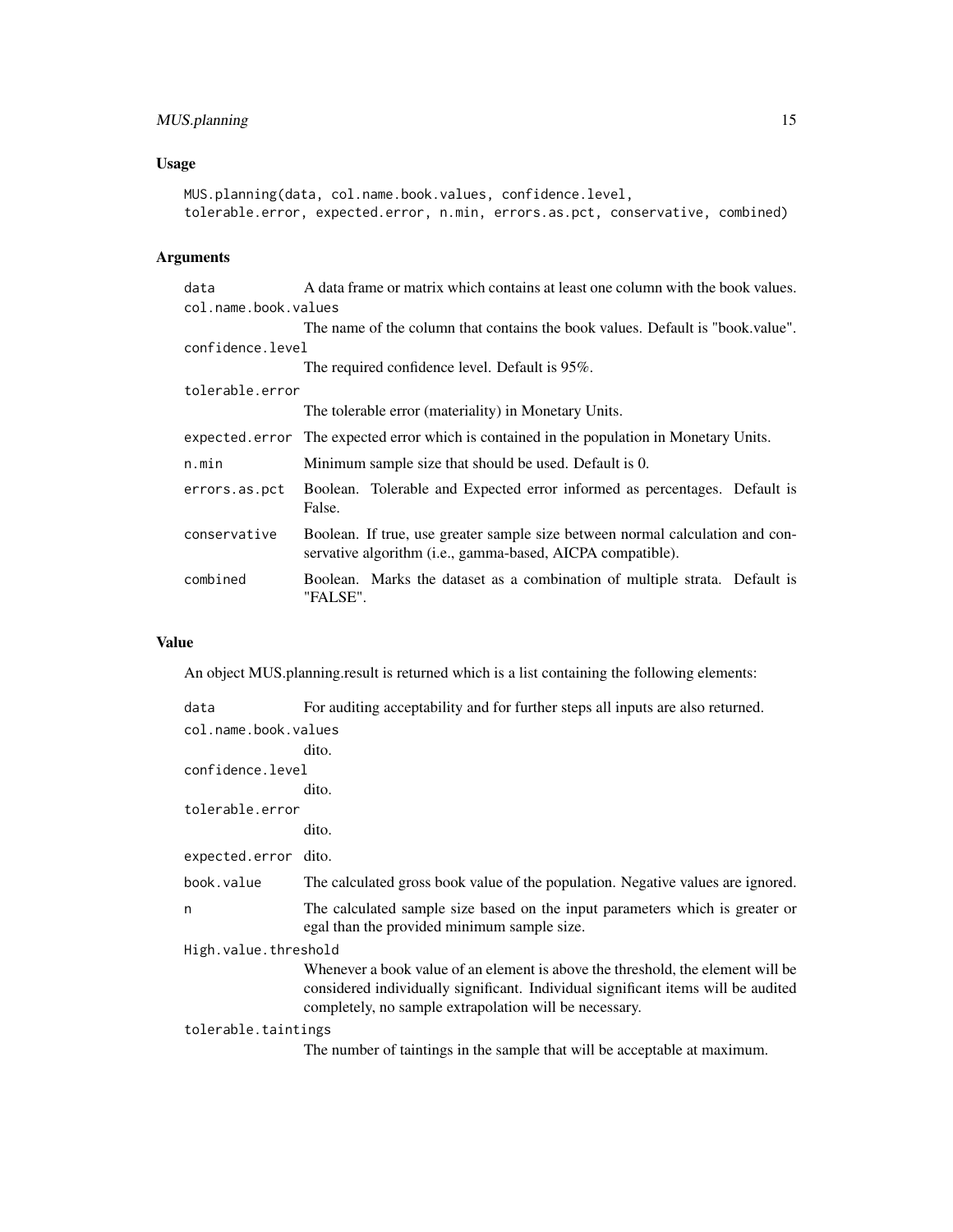<span id="page-15-0"></span>Henning Prömpers <henning@proempers.net>

#### See Also

[MUS.extraction](#page-9-1) for extraction of the planned sample and [MUS.evaluation](#page-6-1) for evaluation of the extracted and audited sample.

### Examples

```
## Simple Example
# Assume 500 invoices, each between 1 and 1000 monetary units
example.data.1 <- data.frame(book.value=round(runif(n=500, min=1,
max=1000)))
# Plan a sample and cache it
plan.results.simple <- MUS.planning(data=example.data.1,
tolerable.error=100000, expected.error=20000)
## Advanced Example
example.data.2 <- data.frame(own.name.of.book.values=round(runif(n=500,
min=1, max=1000)))
plan.results.advanced <- MUS.planning(data=example.data.2,
```

```
col.name.book.values="own.name.of.book.values", confidence.level=.70,
tolerable.error=100000, expected.error=20000, n.min=3)
```

```
print.MUS.evaluation.result
```
*Pretty and comprehensive printing of MUS evaluation results*

#### Description

Pretty and comprehensive printing of MUS evaluation results that can be used for working papers.

#### Usage

```
## S3 method for class 'MUS.evaluation.result'
print(x, error.rate, print.misstatements,
  print.planning, print.extraction, print.error.as.pct, print.advice,
style, use.pander, ...)
```

| $\mathsf{X}$        | A MUS evaluation result object that you got by executing the function MUS evaluation.                    |  |
|---------------------|----------------------------------------------------------------------------------------------------------|--|
| error.rate          | Selects type of error rate calculation (i.e., "high", "low", "both" or "auto"). De-<br>faults to "auto". |  |
| print.misstatements |                                                                                                          |  |
|                     | Boolean. Should misstatements table be printed? Defaults to TRUE.                                        |  |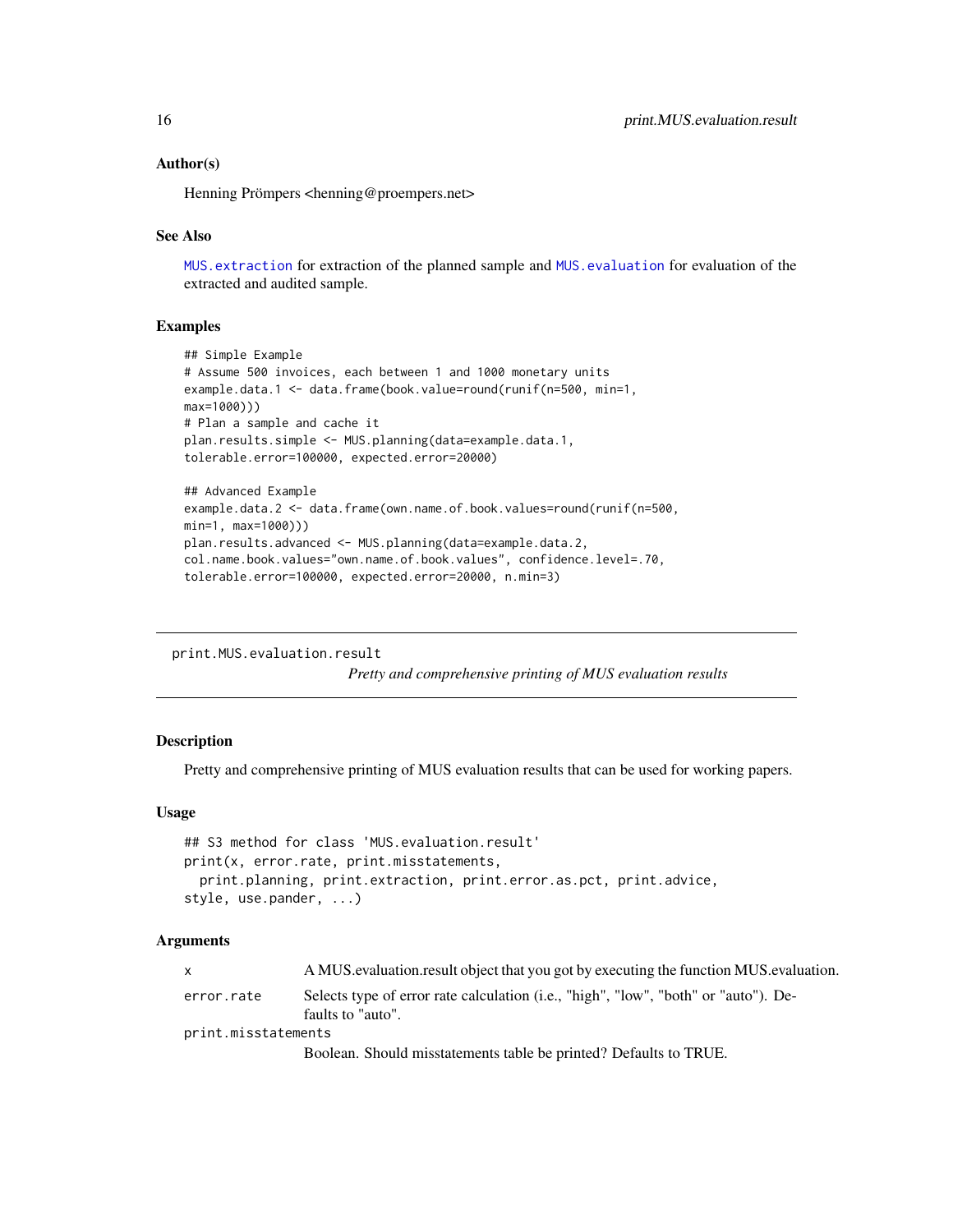<span id="page-16-0"></span>

|                    | print.planning Boolean. Should planning parameters be printed? Defaults to FALSE.                |
|--------------------|--------------------------------------------------------------------------------------------------|
| print.extraction   |                                                                                                  |
|                    | Boolean. Should extraction parameters be printed? Defaults to FALSE.                             |
| print.error.as.pct |                                                                                                  |
|                    | Boolean. Should errors as percentage be printed? Defaults to TRUE.                               |
| print.advice       | Boolean. Should recommendations be printed? Defaults to TRUE.                                    |
| style              | Two options: "report" or "default". Report uses an alternative layout. Defaults<br>to "default". |
| use.pander         | Boolean. Uses pander to generate rmarkdown report. Defaults to FALSE.                            |
| $\cdots$           | Further arguments, currently ignored.                                                            |

Henning Prömpers <henning@proempers.net>

# See Also

[MUS.evaluation](#page-6-1) for evaluation of the extracted and audited sample.

```
print.MUS.extraction.result
```
*Pretty and comprehensive printing of MUS extraction results*

#### Description

Pretty and comprehensive printing of MUS extraction results that can be used for working papers.

# Usage

```
## S3 method for class 'MUS.extraction.result'
print(x, print.title,
 print.planning, style, use.pander, ...)
```

| $\mathsf{x}$ | A MUS evaluation result object that you got by executing the function MUS evaluation.            |
|--------------|--------------------------------------------------------------------------------------------------|
| print.title  | Boolean. Should title be printed? Defaults to TRUE.                                              |
|              | print. planning Boolean. Should planning parameters be printed? Defaults to FALSE.               |
| style        | Two options: "report" or "default". Report uses an alternative layout. Defaults<br>to "default". |
| use.pander   | Boolean. Uses pander to generate rmarkdown report. Defaults to FALSE.                            |
| $\cdot$      | Further arguments, currently ignored.                                                            |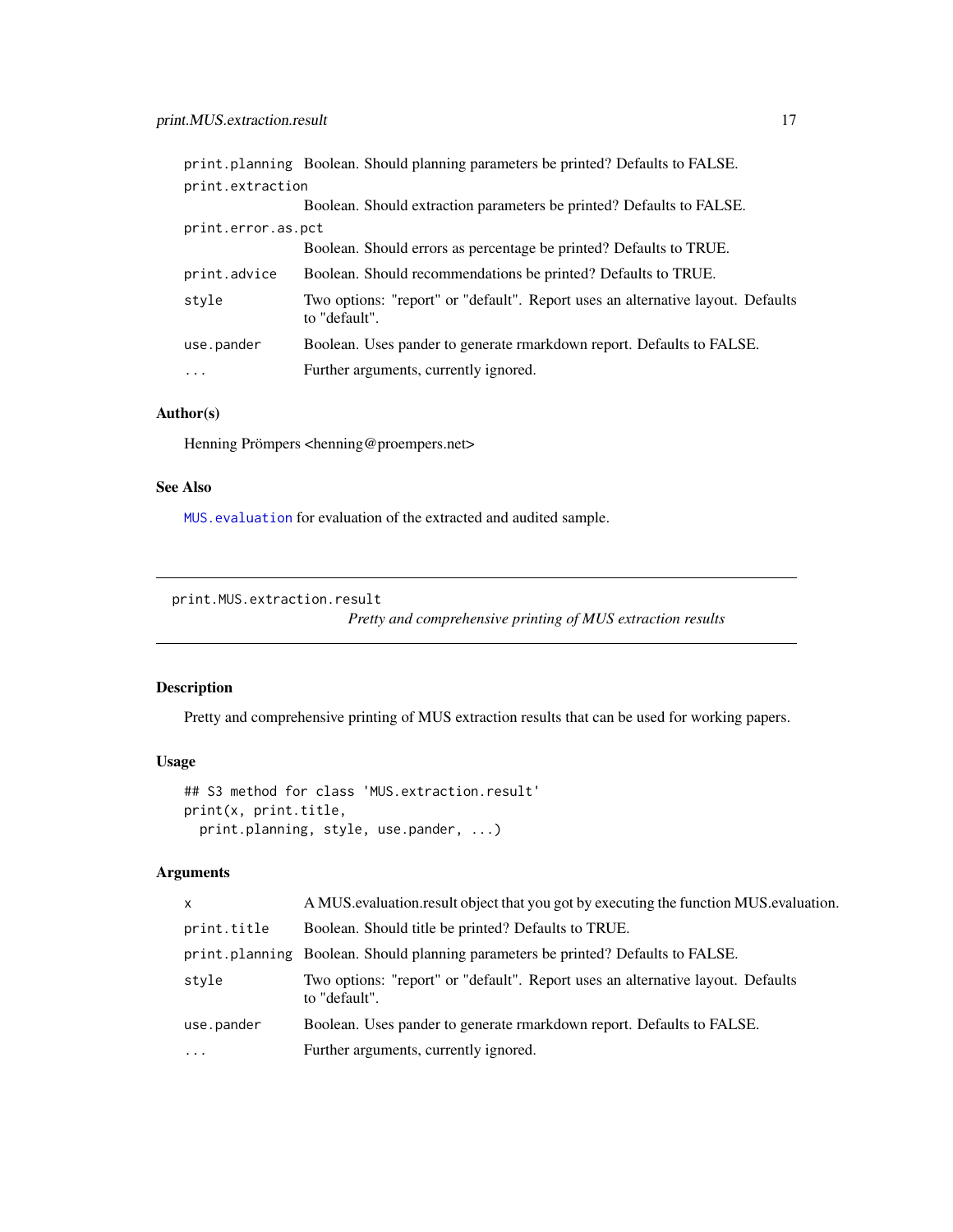<span id="page-17-0"></span>Henning Prömpers <henning@proempers.net>

#### See Also

[MUS.extraction](#page-9-1) for extraction of the audit sample.

print.MUS.planning.result

*Pretty and comprehensive printing of MUS planning results*

# Description

Pretty and comprehensive printing of MUS planning results that can be used for working papers.

### Usage

```
## S3 method for class 'MUS.planning.result'
print(x, print.title,
 style, use.pander, ...)
```
### Arguments

| $\mathsf{x}$ | A MUS evaluation result object that you got by executing the function MUS evaluation.            |
|--------------|--------------------------------------------------------------------------------------------------|
| print.title  | Boolean. Should title be printed? Defaults to TRUE.                                              |
| style        | Two options: "report" or "default". Report uses an alternative layout. Defaults<br>to "default". |
| use.pander   | Boolean. Uses pander to generate rmarkdown report. Defaults to FALSE.                            |
| $\cdots$     | Further arguments, currently ignored.                                                            |

# Author(s)

Henning Prömpers <henning@proempers.net>

# See Also

[MUS.planning](#page-13-1) for planning of the audit sample.